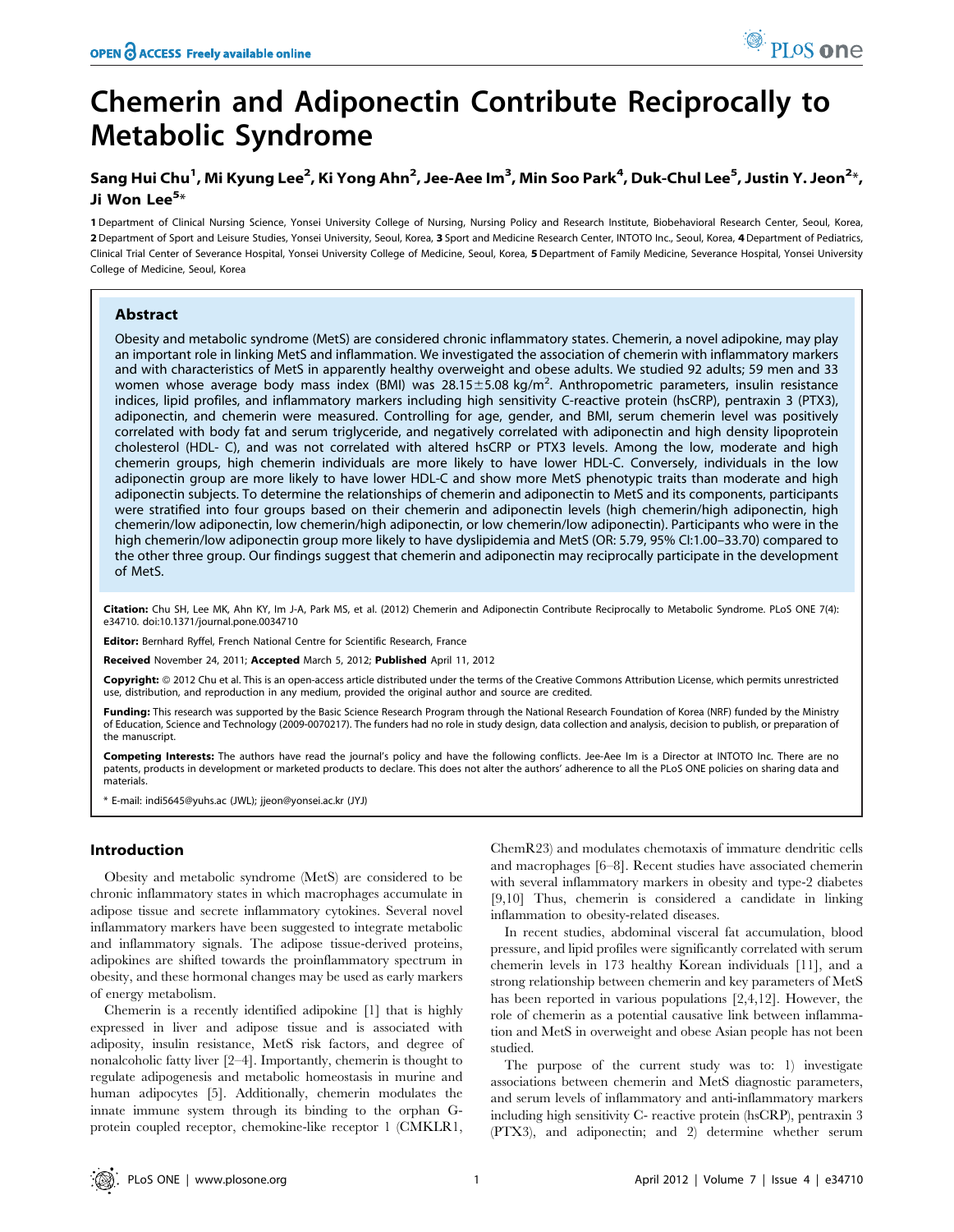chemerin is a novel predictive marker for MetS in overweight and obese Korean adults.

## Methods

This study was approved by the Institutional Ethics Review Board at Severance Hospital and conducted according to the principles expressed in the Declaration of Helsinki. Written informed consent was obtained from all participants.

#### Subjects

We enrolled 92 healthy Korean adults whose body mass indices (BMI) were greater than  $23 \text{ kg/m}^2$ . None of the subjects had a previous diagnosis of diabetes, moderate to severe hypertension (resting BP>170/100 mmHg), other cardiovascular disease, chronic renal disease, nor acute infectious disease within the prior 6 months. All subjects were classified according to the modified National Cholesterol Education Program (NCEP) criteria for MetS [13], and were diagnosed as MetS patients if three or more of the following criteria were met: 1) waist circumference (WC) over 90 cm in men and over 80 cm in women (for Asians); 2) systolic blood pressure  $\geq 130$  mmHg or diastolic pressure  $\geq$ 85 mmHg; 3) triglyceride  $\geq$ 150 mg/dl; 4) high-density lipoprotein cholesterol (HDL-C) <40 mg/dl for men, <50 mg/dl for women; or 5) fasting glucose  $\geq$ 110 mg/dl. Subject characteristics are summarized in Table 1.

#### Anthropometric measurement

BMI was calculated with dividing weight by square of height (kg/m<sup>2</sup> ). WC was measured at the midpoint between the lower border of the rib cage and the iliac crest. Body fat percentage was measured by bioelectric impedance analysis equipment (Inbody 330, Biospace, Seoul, Korea). Brachial artery blood pressure was

# Table 1. Clinical characteristics of study subjects.

measured with a sphygmomanometer with the subject in a sitting position at rest for two minutes.

#### Blood collection and biochemical analyses

Blood samples were collected between 7:30 AM to 8:30 AM after overnight fasting. Venous blood was collected, centrifuged, and the separated serum was frozen immediately at  $-80^{\circ}$ C. Serum levels of fasting glucose, total cholesterol (TC), HDL-C and triglycerides were assayed using an ADVIA 1650 Chemistry system (Siemens, Tarrytown, NY, USA). Fasting insulin was assayed via electrochemiluminescence immunoassay using Elecsys 2010 (Roche, Indianapolis, IN, USA). hsCRP was measured using an ADVIA 1650 Chemistry system (Siemens, Tarrytown, NY, USA). Insulin resistance was estimated according to the homeostasis model assessment of insulin resistance (HOMA-IR), (insulin  $(\mu$ IU/ml $)\times$ fasting blood glucose  $(mg/dl)/18)/22.5$ . Plasma PTX3 levels were measured using a commercially available enzymelinked immunosorbent assay (ELISA, R&D Systems, Minneapolis, MN, USA), and inter- and intra-assay variability were  $5.1 \pm 1.0\%$ and  $4.0\pm0.4\%$ . Serum chemerin and adiponectin levels were also measured with an enzyme immunoassay kit (Mesdia, Seoul, Korea), and inter- and intra-assay variability were  $11.3\pm6.0\%$  and  $8.4 \pm 3.7\%$  for chemerin, and the inter-assay and intra-assay variability was  $4.6 \pm 1.4\%$  and  $4.5 \pm 0.6\%$  for adiponectin, respectively.

#### Statistical analysis

SAS 9.2(SAS Institute, Cary, NC, USA) was used for statistical analyses. The Student t test or the nonparametric Wilcoxon rank sum test was used to compare baseline characteristics and chemerin levels between men and women. After adjusting for age, gender, and BMI, Pearson's correlation coefficients and partial correlations were calculated to evaluate the relationships

| Total $(n=92)$ | Male (n = 59) | Female $(n=33)$ | p-value |
|----------------|---------------|-----------------|---------|
| 29.58(5.83)    | 30.0(5.61)    | 28.82(6.23)     | .354    |
| 28.15(5.08)    | 28.72(4.79)   | 27.14(5.49)     | .155    |
| 94.75(12.67)   | 97.82(11.53)  | 89.26(12.93)    | .002    |
| 30.13(8.61)    | 26.78(7.29)   | 36.12(7.52)     | < .001  |
| 130.7(16.6)    | 135.2(15.21)  | 122.6(16.21)    | < .001  |
| 81.92(14.67)   | 86.11(13.99)  | 74.42(12.91)    | < .001  |
| 85.09(11.54)   | 83.37(10.02)  | 88.15(13.46)    | .175    |
| 10.51(7.30)    | 10.57(7.90)   | 10.41(6.20)     | .760    |
| 2.28(1.75)     | 2.25(1.87)    | 2.34(1.54)      | .614    |
| 193.8(36.2)    | 194.9(38.8)   | 191.9(31.68)    | .955    |
| 52.73(12.36)   | 49.99(11.16)  | 57.63(13.05)    | .004    |
| 124.5(142.9)   | 144.8(171.3)  | 88.15(52.42)    | .002    |
| 1.17(1.92)     | 0.76(1.03)    | 1.88(2.79)      | .228    |
| 0.78(0.81)     | 0.81(0.82)    | 0.72(0.81)      | .478    |
| 4.80(2.30)     | 4.29(2.09)    | 5.73(2.40)      | .001    |
| 100.3(23.5)    | 102.5(23.1)   | 96.40(24.04)    | .231    |
|                |               |                 |         |

Data are given as mean (standard deviation). The Kolmogorov-Smirnov test was used to test the Gaussian distribution of parameters P-values were calculated by the Student t- test (normally distributed variables; age, Body mass index, waist circumference, body fat, SBP, DBP, total cholesterol, HDL-C, and chemerin) or the nonparametric Wilcoxon rank sum test. (non-normally distributed variables; glucose, insulin, HOMA-IR, triglyceride, hsCRP, PTX3, and adiponectin). SBP: systolic blood pressure, DBP: diastolic blood pressure, HOMA-IR: homeostasis model assessment-insulin resistance, HDL-C: high density lipoprotein–cholesterol, hsCRP: high-sensitivity C-reactive protein, PTX3:pentraxin 3.

doi:10.1371/journal.pone.0034710.t001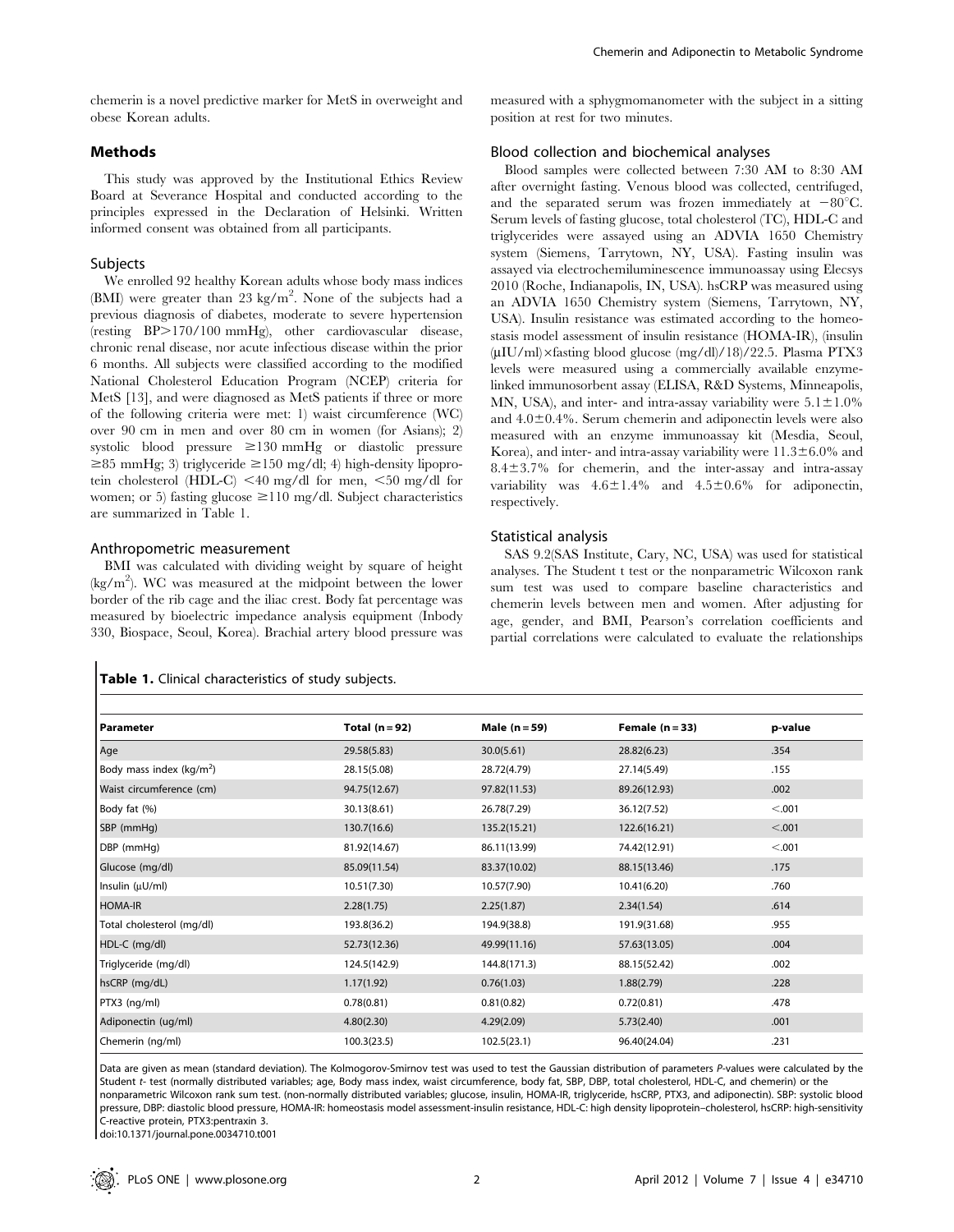between serum chemerin level and glucose metabolism-related parameters, lipid profiles, and inflammatory markers. Participants were divided into three groups based on serum chemerin and adiponectin level (low, moderate, high) respectively and a logistic regression was performed to compare these three groups. To determine the relationships of chemerin and adiponectin to MetS and its components, we assessed the interaction analysis between chemerin and adiponectin for MetS using likelihood-ratio tests comparing regression models. Because the interaction terms of chemerin with adiponectin were significant, participants were stratified into four groups based on their chemerin and adiponectin level (high chemerin/high adiponectin, high chemerin/low adiponectin, low chemerin/high adiponectin, or low chemerin/low adiponectin). ANCOVA was used to determine the differences among the four groups based on chemerin and adiponectin levels. Chi-squared analysis confirmed the relationship between serum chemerin/adiponectin and the diagnosis of the MetS. A logistic regression was used to predict the diagnosis of MetS among four groups. The interaction between chemerin and adiponectin was tested at a significance level of 0.10. Hypothesis testing was two-sided at a significance level of 0.05.

#### Results

Table 1 shows the anthropometric and metabolic characteristics of the participants. There was no gender difference in chemerin levels. However, women had significantly higher serum adiponectin levels and significantly lower serum triglyceride levels, compared to men.

Significant correlations were found between chemerin and adiposity, blood pressure, insulin resistance, lipid profiles, hsCRP, and adiponectin; however, there were no significant correlations between chemerin and PTX3 after adjustment for age and gender. Serum chemerin levels were positively correlated with percentage of body fat  $(r = .281, p < .05)$  and triglyceride levels  $(r = .354,$  $p<.05$ ), and were negatively correlated with adiponectin  $(r = -.336, p < .05)$  and HDL-C levels $(r = -.295, p < .05)$ , but were not correlated with serum hsCRP nor PTX3 after additional adjustment for BMI (Table 2).

Logistic regression analyses were performed after participants were categorized according to their chemerin and adiponectin levels (low, moderate, and high serum chemerin and adiponectin levels). Unadjusted logistic regression analyses showed that the risk of MetS increased as chemerin participants with high levels of serum chemerin are more likely to have dyslipidemia with low HDL-C (OR: 15.12, 95% CI: 1.58–144.5) after adjustment for age, gender, and BMI. On the other hand, participants with low levels of serum adiponectin are more likely to have dyslipidemia with low HDL-C (OR: 7.11, 95% CI: 1.02–49.68) and show more MetS phenotype (OR: 19.49, 95% CI:1.63–233.3) after adjustment for age, gender, and BMI (Table 3).

These results indicate a possible reciprocal contribution of chemerin and adiponectin to MetS. After confirming that there was a statistically significant interaction between chemerin and adiponectin, (data not shown) participants were stratified into four groups based on their median levels of chemerin and adiponectin: 1) high chemerin/high adiponectin, 2) high chemerin/low adiponectin, 3) low chemerin/high adiponectin, or 4) low chemerin/low adiponectin, for further analyses. Based on our initial analyses, we anticipated that participants with a high chemerin and low adiponectin would show the worst metabolic profiles. Indeed, this group showed the highest prevalence of MetS compared to that of other three groups. In addition, subjects with high chemerin/low adiponectin showed significant higher triglycTable 2. Correlations between chemerin levels and other metabolic parameters  $(n = 92)$ .

| Model 1  | Model 2  |
|----------|----------|
| $.456*$  |          |
| $.444*$  | .075     |
| $.518*$  | $.281*$  |
| $.336*$  | .052     |
| $.331*$  | .038     |
| .158     | .043     |
| $.424*$  | .185     |
| $.417*$  | .179     |
| $.226*$  | .174     |
| $-.451*$ | $-.295*$ |
| $.477*$  | $.354*$  |
| $.382*$  | .139     |
| $-.027$  | .048     |
| $-.467*$ | $-.336*$ |
|          |          |

Coefficients are calculated using the Pearson correlation model, \*p,0.05 After glucose, insulin, HOMA-IR, triglyceride, hsCRP, PTX3, and adiponectin were log-transformed to improve the skewness of the distribution, Pearson's correlation coefficients were calculated to evaluate the relationship between chemerin levels and metabolic variables.

Model 1. Partial correlation between chemerin and other parameters after adjustments were made for age and gender.

Model 2. Partial correlation between chemerin and other parameters after adjustments were made for age, gender, and BMI.

SBP: systolic blood pressure, DBP: diastolic blood pressure, HOMA-IR: homeostasis model assessment-insulin resistance, HDL-C: high density lipoprotein –cholesterol, hsCRP: high-sensitivity C-reactive protein, PTX3:pentraxin 3.

doi:10.1371/journal.pone.0034710.t002

eride levels after controlling for age, gender, and BMI (Table 4). To confirm the relative risk of MetS according to chemerin and adiponectin levels, logistic regression was performed. Participants who were in the high chemerin/low adiponectin group still showed the highest relative risk of MetS (OR: 5.79, 95% CI:1.00– 33.70) after age, gender, and BMI adjustments (Table 5).

#### **Discussion**

Altered circulating adipokine levels can be used as early abnormal markers, and may contribute to MetS development. This study addressed the relationship between chemerin, a novel adipokine, and inflammatory and anti-inflammatory markers, and MetS criteria. We found a positive association between circulating chemerin levels and MetS prevalence, and a consistently negative correlation between chemerin and adiponectin levels, the latter of which is known for its protective role in diabetes, MetS, atherosclerosis, and various inflammatory processes [14]. When participants were stratified into four groups based on their relative chemerin and adiponectin levels, participants in the high chemerin/low adiponectin group showed significantly higher triglyceride levels and a greater incidence of MetS than other three groups, after adjusting for age, gender, and adiposity. Moreover, there was a statistically significant interaction between chemerin and adiponectin and logistic regression analysis showed that high chemerin/low adiponectin was an independent risk factor for MetS in the current study. Based on the current observation, we postulate a reciprocal contribution of chemerin and adiponectin to MetS.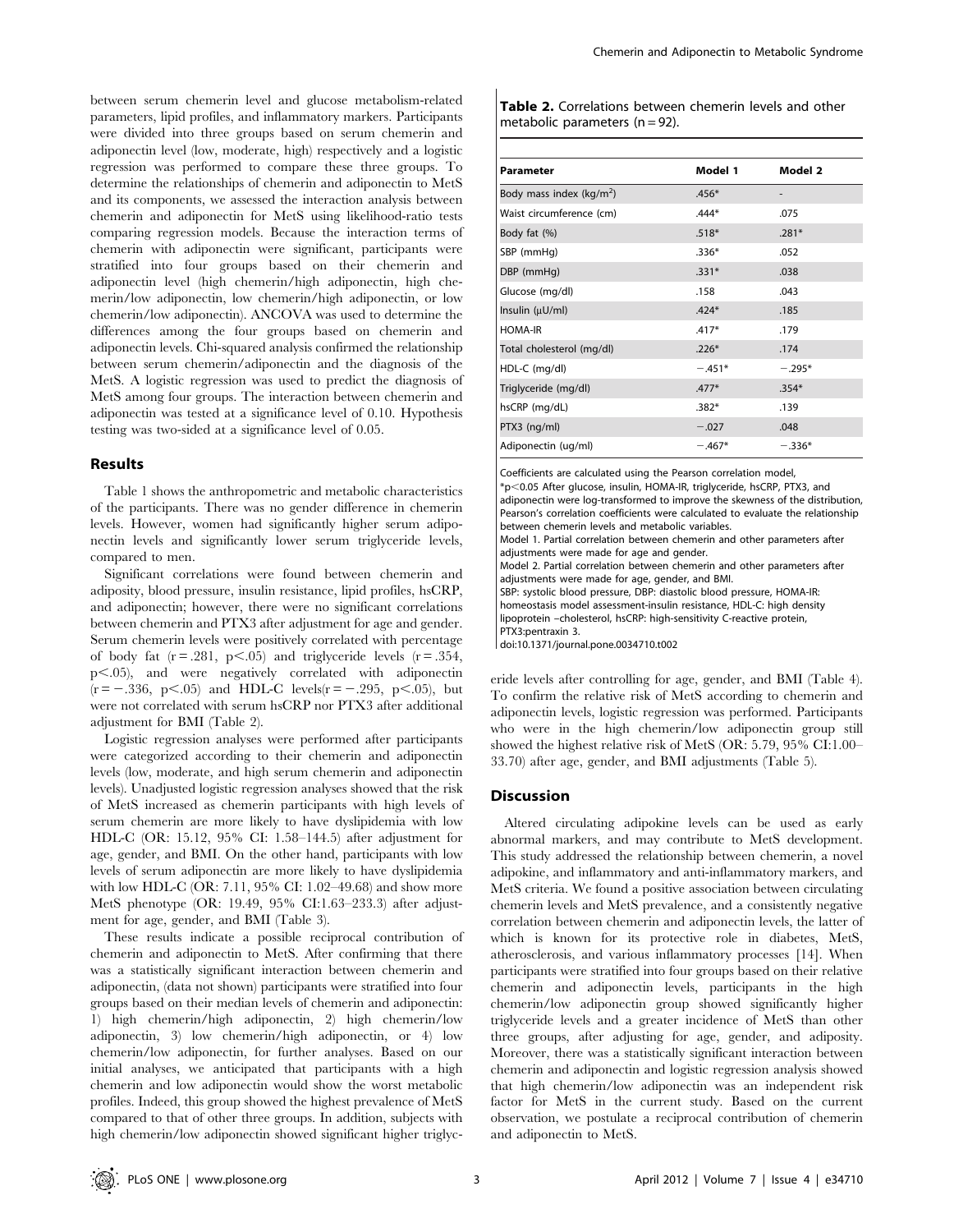Table 3. Risk of having a MetS component relative to chemerin and adiponectin levels.

|           |          | Events/No. | <b>Chemerin</b>                  |                                | Events/No. | adiponectin                      |                                |
|-----------|----------|------------|----------------------------------|--------------------------------|------------|----------------------------------|--------------------------------|
|           |          |            | <b>Unadjusted</b><br>OR (95% CI) | <b>Adjusted</b><br>OR (95% CI) |            | <b>Unadjusted</b><br>OR (95% CI) | <b>Adjusted</b><br>OR (95% CI) |
| <b>WC</b> | Low      | 18/30      | 1.00                             | 1.00                           | 29/31      | 9.67(1.94-48.28)                 | $1.73(0.01 - 20.67)$           |
|           | Moderate | 26/31      | $3.46(1.04 - 11.56)$             | $0.62(0.10-3.77)$              | 25/31      | $2.78(0.88 - 8.79)$              | $2.01(0.28 - 14.65)$           |
|           | High     | 28/31      | $6.22(1.54 - 25.15)$             | $1.55(0.13 - 18.94)$           | 18/30      | 1.00                             | 1.00                           |
| <b>BP</b> | Low      | 9/30       | 1.00                             | 1.00                           | 21/31      | $6.90(2.22 - 21.42)$             | $0.93(0.20 - 4.27)$            |
|           | Moderate | 16/31      | $2.49(0.87 - 7.12)$              | $1.09(0.30 - 4.04)$            | 20/31      | 5.97(1.95-18.33)                 | $2.38(0.60 - 9.42)$            |
|           | High     | 23/31      | $6.71(2.19 - 20.58)$             | $1.81(0.40 - 8.19)$            | 7/30       | 1.00                             | 1.00                           |
| Glucose   | Low      | 2/30       | 1.00                             | 1.00                           | 3/31       | $1.50(0.23 - 9.68)$              | 2.39(0.16-35.07)               |
|           | Moderate | 2/31       | $0.97(0.13 - 7.33)$              | $0.69(0.08 - 6.21)$            | 1/31       | $0.47(0.04 - 5.44)$              | $0.60(0.04 - 9.35)$            |
|           | High     | 2/31       | $0.97(0.13 - 7.33)$              | $0.70(0.06 - 8.47)$            | 2/30       | 1.00                             | 1.00                           |
| <b>TG</b> | Low      | 1/30       | 1.00                             | 1.00                           | 14/31      | $9.16(1.84 - 45.58)$             | $1.70(0.14 - 20.23)$           |
|           | Moderate | 7/31       | 8.46(0.97-73.64)                 | 4.97(0.54-46.08)               | 6/30       | $2.53(0.80 - 7.98)$              | $1.98(0.27 - 14.41)$           |
|           | High     | 12/31      | 18.32(2.20-152.7)                | 7.30(0.75-70.34)               | 1/31       | 1.00                             | 1.00                           |
| HDL-C     | Low      | 1/30       | 1.00                             | 1.00                           | 12/31      | 8.84(1.77-44.07)                 | 7.11(1.02-49.68)               |
|           | Moderate | 5/31       | $5.58(0.61 - 50.91)$             | $3.70(0.38 - 36.33)$           | 6/31       | $3.36(0.62 - 18.19)$             | $2.58(0.39 - 16.86)$           |
|           | High     | 14/31      | 23.88(2.88-198.0)                | 15.12(1.58-144.5)              | 2/30       | 1.00                             | 1.00                           |
| MetS      | Low      | 2/30       | 1.00                             | 1.00                           | 15/31      | 27.19(3.28-225.2)                | 19.49(1.63-233.3)              |
|           | Moderate | 7/31       | $4.08(0.77 - 21.55)$             | $1.96(0.32 - 11.87)$           | 9/31       | 11.86(1.40-100.7)                | $9.90(0.91 - 107.3)$           |
|           | High     | 16/31      | 14.94(3.02-73.83)                | $6.03(0.97 - 37.72)$           | 1/30       | 1.00                             | 1.00                           |

Logistic regression. OR: odds ratio, CI: confidence interval, PTX3:pentraxin 3, Adjusted:adjustment for age, gender, and body mass index.

WC : waist circumference >90 cm in men and >80 cm in women, BP: systolic blood pressure ≥130 mmHg or diastolic pressure ≥85 mmHg, Glucose : ≥110 mg/dl, TG : triglyceride ≥150 mg/dl, HDL-C : high-density lipoprotein cholesterol <40 mg/dl in men and <50 mg/dl in women.

doi:10.1371/journal.pone.0034710.t003

# Table 4. Anthropometric and metabolic parameters relative to chemerin and adiponectin levels.

|                           | Low chemerin              |                            |                             |                                      |
|---------------------------|---------------------------|----------------------------|-----------------------------|--------------------------------------|
|                           | High adiponectin $(n=29)$ | Low adiponectin $(n = 18)$ | High adiponectin $(n = 17)$ | Low adiponectin $(n = 28)$           |
| Waist circumference (cm)  | 94.84(1.00)               | 93.76(1.18)                | 95.12(1.25)                 | 95.1(1.07)                           |
| Body fat (%)              | 28.76(0.80)               | 29.32(0.93)                | $31.45(0.99)^{*}$           | 31.27(0.85)                          |
| SBP (mmHg)                | 130.8(2.39)               | 129.5(2.79)                | 135.3(2.97)                 | 128.6(2.53)                          |
| DBP (mmHg)                | 81.43(1.95)               | 82.88(2.28)                | 86.78(2.43)                 | 78.85(2.07):                         |
| Glucose (mg/dl)           | 86.95(2.25)               | 85.78(2.63)                | 81.39(2.80)                 | 84.96(2.39)                          |
| Insulin $(\mu U/ml)$      | 9.53(1.15)                | 10.43(1.34)                | 8.47(1.42)                  | 12.82(1.21)                          |
| <b>HOMA-IR</b>            | 2.11(0.28)                | 2.28(0.33)                 | 1.72(0.35)                  | 2.80(0.30)                           |
| Total cholesterol (mg/dl) | 187.2(7.21)               | 190.4(8.41)                | 184.3(8.95)                 | 208.7(7.64) $\ddagger$               |
| HDL-C (mg/dl)             | 57.74(2.01)               | $51.18(2.35)^*$            | 54.78(2.50)                 | 47.30(2.13)**                        |
| Triglyceride (mg/dl)      | 83.09(27.19)              | 96.84(31.72)               | 98.00(33.76)                | 201.1(28.8)*††                       |
| hsCRP (mg/dL)             | 0.955(0.321)              | 1.178(0.375)               | 1.033(0.399)                | 1.459(0.341)                         |
| PTX3 (ng/ml)              | 0.90(0.16)                | 0.51(0.19)                 | $1.07(0.20)$ <sup>†</sup>   | 0.66(0.17)                           |
| Adiponectin (ug/ml)       | 6.67(0.30)                | $3.39(0.35)^*$             | $5.51(0.37)$ *†             | $3.37(0.31)$ <sup>*</sup> $\ddagger$ |
| Chemerin (ng/ml)          | 81.82(2.77)               | 85.06(3.23)                | $115.3(3.44)$ *†            | 120.2(2.94)*†                        |
| Metabolic syndrome n (%)  | 3(10.3%)                  | 3(16.7%)                   | 2(11.8%)                    | $17(60.7\%)$ <sup>5</sup>            |

Data are given as mean (standard deviation), adjusted for age, gender, and BMI. ANCOVA was used to determine the differences among four groups based on chemerin and adiponectin levels. <sup>§</sup>Chi-squared analysis confirmed the relationship between serum chemerin/adiponectin and MetS diagnosis.

 $*p$ <0.05 versus low chemerin/high adiponectin,

 ${\dagger}$ p<0.05 versus low chemerin/low adiponectin,

{p,0.05 versus high chemerin/high adiponectin, SBP: systolic blood pressure, DBP: diastolic blood pressure, HOMA-IR: homeostasis model assessment-insulin resistance, HDL-C: high-density lipoprotein –cholesterol, hsCRP: high-sensitivity C-reactive protein, PTX3:pentraxin 3.

doi:10.1371/journal.pone.0034710.t004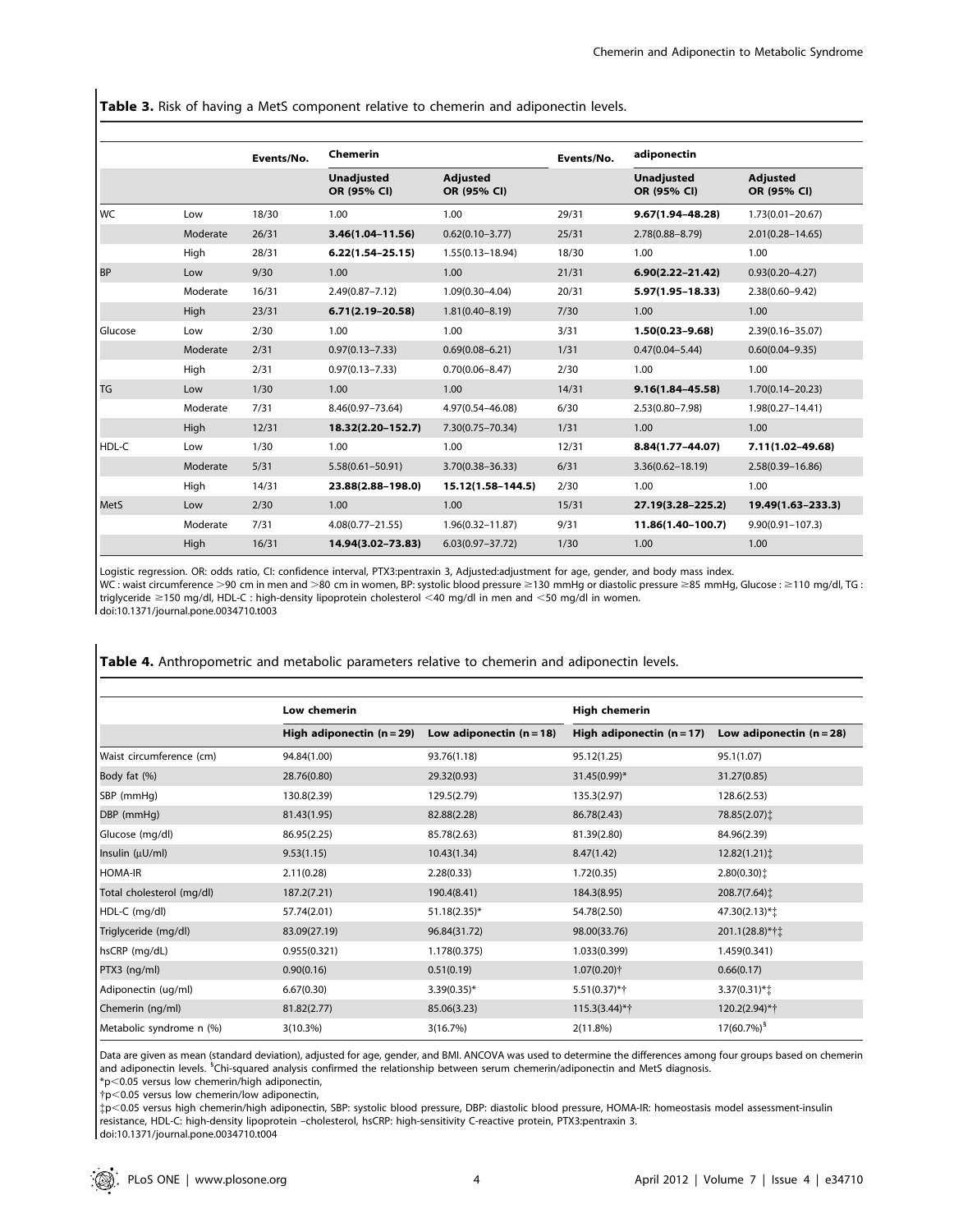|                                | Events/No. | Unadjusted OR (95% CI) | Adjusted OR (95% CI) <sup>*</sup> |  |
|--------------------------------|------------|------------------------|-----------------------------------|--|
| Low chemerin/High adiponectin  | 3/29       | 1.00 <sub>1</sub>      | 1.00                              |  |
| Low chemerin/Low adiponectin   | 3/18       | 1.73(0.31-9.69)        | $1.10(0.16 - 7.35)$               |  |
| High chemerin/High adiponectin | 2/17       | $1.16(0.17 - 7.72)$    | $0.46(0.05 - 4.16)$               |  |
| High chemerin/Low adiponectin  | 17/28      | 13.39(3.25–55.16)      | 5.79(1.00-33.70)                  |  |

Table 5. Risk of metabolic syndrome relative to chemerin and adiponectin levels.

Logistic regression. OR: odds ratio, CI: confidence interval, PTX3:pentraxin 3,

\*adjusted for age, gender, and BMI.

doi:10.1371/journal.pone.0034710.t005

Precisely how chemerin and adiponectin reciprocally contribute to the development of MetS is unknown. Although it is clear that elevated serum chemerin levels are associated with obesity or obesity-related diseases, the regulatory mechanisms of chemerin expression are poorly understood. Recent evidence showed that inflammatory cytokines may play a role in chemerin release from adipose tissue. Both IL-1 $\beta$  [15] and TNF- $\alpha$  [16] induce chemerin mRNA expression and secretion from 3T3-L1 adipocytes in vitro, and  $TNF-\alpha$  increases serum total chemerin levels in wild- type mice but not in TNF receptor superfamily 1a/1b-deficient mice in *vivo* [16]. In the case of adiponectin,  $TNF-\alpha$  decreases adiponecting mRNA expression in adipocytes [17], and TNF- $\alpha$  antagonism with etanercept in obese subjects with MetS increases both total and high molecular weight adiponectin [18]. Together, these data suggest that TNF- $\alpha$  regulates the expression of both chemerin and adiponectin, but with opposite effects, in obesity-related inflammation. These findings are supported by the fact that elevated inflammatory cytokine levels and decreased circulating adiponectin are commonly associated with obesity and MetS [14]. In addition, our study revealed the conflicting relationship between chemerin, adiponectin and HDL C which has anti-inflammatory property as well as antiatherogenic functions promoting reverse cholesterol transport [19]. Recent studies investigated the relationship between chemerin expression and peroxisome proliferator-activated receptor  $\gamma$  (PPAR $\gamma$ ), a nuclear receptor that is a critical regulator of adipogenesis and adipokine expression. Rosiglitazone, a PPAR $\gamma$  agonist, reduces expression of chemerin selectively in mature adipocytes, both *in vitro* and *in vivo* [20]. Considering that  $PPAR\gamma$  is also a positive regulator of adiponectin gene expression and promotes adiponectin synthesis and secretion [21], the inverse relationship between adiponectin and chemerin expression may represent a concomitant metabolic consequence of  $PPAR\gamma$  activation. However, consensus has not been reached regarding the role of  $PPAR\gamma$  activation in chemerin induction [20,22]. Further studies are required to answer whether the apparent reciprocal relationship between chemerin and adiponectin is merely a reflection of obesity-related inflammation or is the result of specific regulation by common mediators in adipocytes.

As with the short pentraxin CRP, PTX3, a member of the long pentraxin family, has been suggested to comprise a mechanistic link between chronic low-level inflammation and obesity [23]. However, we found no association between either hsCRP or PTX3, and chemerin levels. This may be because our study participants were relatively healthy obese people without established diabetes or coronary artery disease, and a chronic low-grade inflammatory marker might not be significantly elevated. We cannot exclude the possibility that a larger study population might elucidate subtle relationships between CRP or PTX3 levels, and circulating chemerin levels.

We have confirmed previous reports that increased serum chemerin is associated with components of MetS including elevated TG and lowered HDL-C. However, we did not find any association between chemerin levels and insulin resistance after controlling for age, gender and adiposity. In accordance with our results, Bozaoglu et al. [2], reported that chemerin levels were independently associated with MetS but not with measures of insulin sensitivity or glucose homeostasis in people with normal glucose tolerance. However, several studies have suggested that chemerin represents an independent mechanism linking adipose tissue dysfunction to impaired glucose metabolism and insulin resistance [24,25]. Recently, Takahashi M et al. demonstrated that insulin sensitivity was enhanced in chemerin( $-\ell$ ) mice in tissue specific manner and a pivotal transcriptional factor for b-cell function was downregulated in chemerin-deficient islets and a chemerin-ablated b-cell line [26]. The reason for this discrepancy remains to be elucidated.

The cross-sectional nature of our study limits the determination of the temporality or causality, and careful consideration of the low statistical power with small sample sizes and case events will be needed. In addition, we used fasting serum glucose for the detection of diabetes instead of oral glucose tolerance test (OGTT). Although measuring fasting serum glucose is more convenient and reproducible than performing an OGTT, there is a chance that overlooked impaired glucose tolerance might affect the levels of chemerin or adiponectin. This warranted further study. Finally, the chemerin ELISA that we used cannot distinguish prochemerin from chemerin [27]; thus, further studies using methods that can distinguish chemerin variants are needed to define the exact relationship between chemerin and other inflammatory cytokines. In lieu of these limitations, this is the first study to provide new insights into the reciprocal contribution of chemerin and adiponectin to MetS pathogenesis.

In summary, among apparently healthy Korean adults, individuals with high chemerin serum levels coupled with low circulating adiponectin are at significantly increased risk of dyslipidemia and MetS. Further studies will clarify the efficacy of using relative levels of adiponectin and chemerin as a novel combination biomarker for predicting risk of MetS development. This new approach might prove to be a valuable prognostic tool that would complement existing strategies in evaluating a patient's propensity for MetS.

#### Author Contributions

Conceived and designed the experiments: SHC JWL JYJ. Performed the experiments: SHC MKL KYA JAI MSP DCL JYJ JWL. Analyzed the data: SHC MKL. Contributed reagents/materials/analysis tools: JAI. Wrote the paper: SHC JWL JYJ.